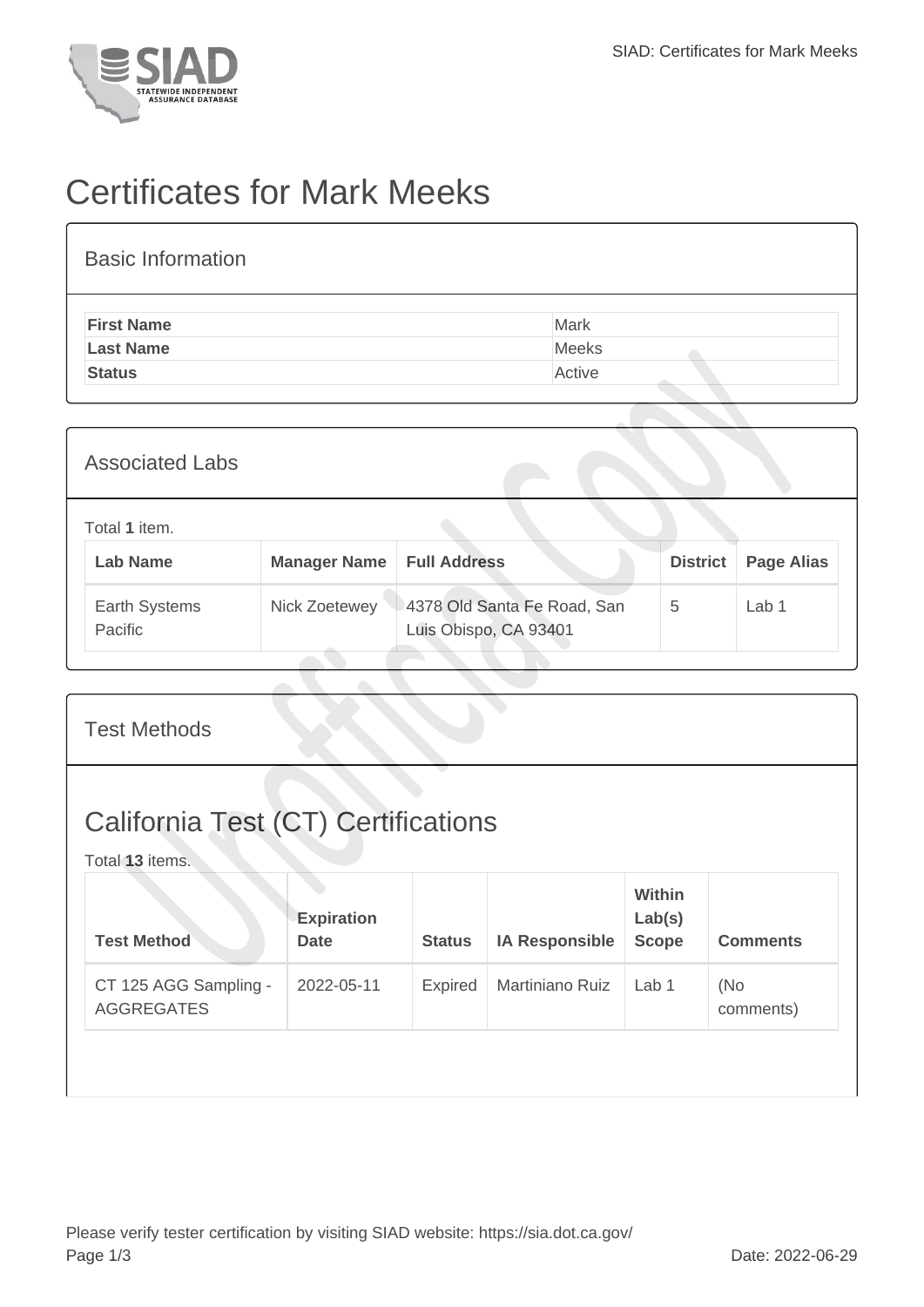

| <b>Test Method</b>                                                                                 | <b>Expiration</b><br><b>Date</b> | <b>Status</b>  | <b>IA Responsible</b> | Within<br>Lab(s)<br><b>Scope</b> | <b>Comments</b>   |
|----------------------------------------------------------------------------------------------------|----------------------------------|----------------|-----------------------|----------------------------------|-------------------|
| CT 125 HMA Sampling -<br><b>HMA</b>                                                                | 2022-05-11                       | <b>Expired</b> | Martiniano Ruiz       | Lab <sub>1</sub>                 | (No)<br>comments) |
| CT 231 Relative<br>Compaction - Nuclear<br>Gage                                                    | 2022-03-17                       | Expired        | Martiniano Ruiz       | Lab <sub>1</sub>                 | (No)<br>comments) |
| CT 375 AC Density by<br>Nuclear Gage                                                               | 2022-05-11                       | <b>Expired</b> | Martiniano Ruiz       | Lab <sub>1</sub>                 | (No)<br>comments) |
| CT 504 Air Content of<br><b>PCC - Pressure Method</b><br>(JTCP - PCC)                              | 2026-06-18                       | Active         | Sarbjit Grewal        | Lab <sub>1</sub>                 | (No<br>comments)  |
| CT 518 Unit Weight -<br>PCC (JTCP - PCC)                                                           | 2026-06-18                       | Active         | Sarbjit Grewal        | Lab 1                            | (No)<br>comments) |
| CT 523.1 Section B.1 &<br><b>B.2 Flexural Strength</b><br>(Field Fabrication) (JTCP<br>$-$ PCC $)$ | 2026-06-18                       | Active         | Sarbjit Grewal        | Lab <sub>1</sub>                 | (No)<br>comments) |
| CT 533 Ball Penetration<br>- PCC                                                                   | 2017-06-28                       | <b>Expired</b> | Jeff Rush             | Lab <sub>1</sub>                 | (No<br>comments)  |
| CT 539 Sampling Fresh<br>Concrete (JTCP - PCC)                                                     | 2026-06-18                       | Active         | Sarbjit Grewal        | Lab 1                            | (No<br>comments)  |
| CT 540 Making<br>Cylinders - PCC (JTCP -<br>PCC)                                                   | 2026-06-18                       | Active         | Sarbjit Grewal        | Lab 1                            | (No<br>comments)  |